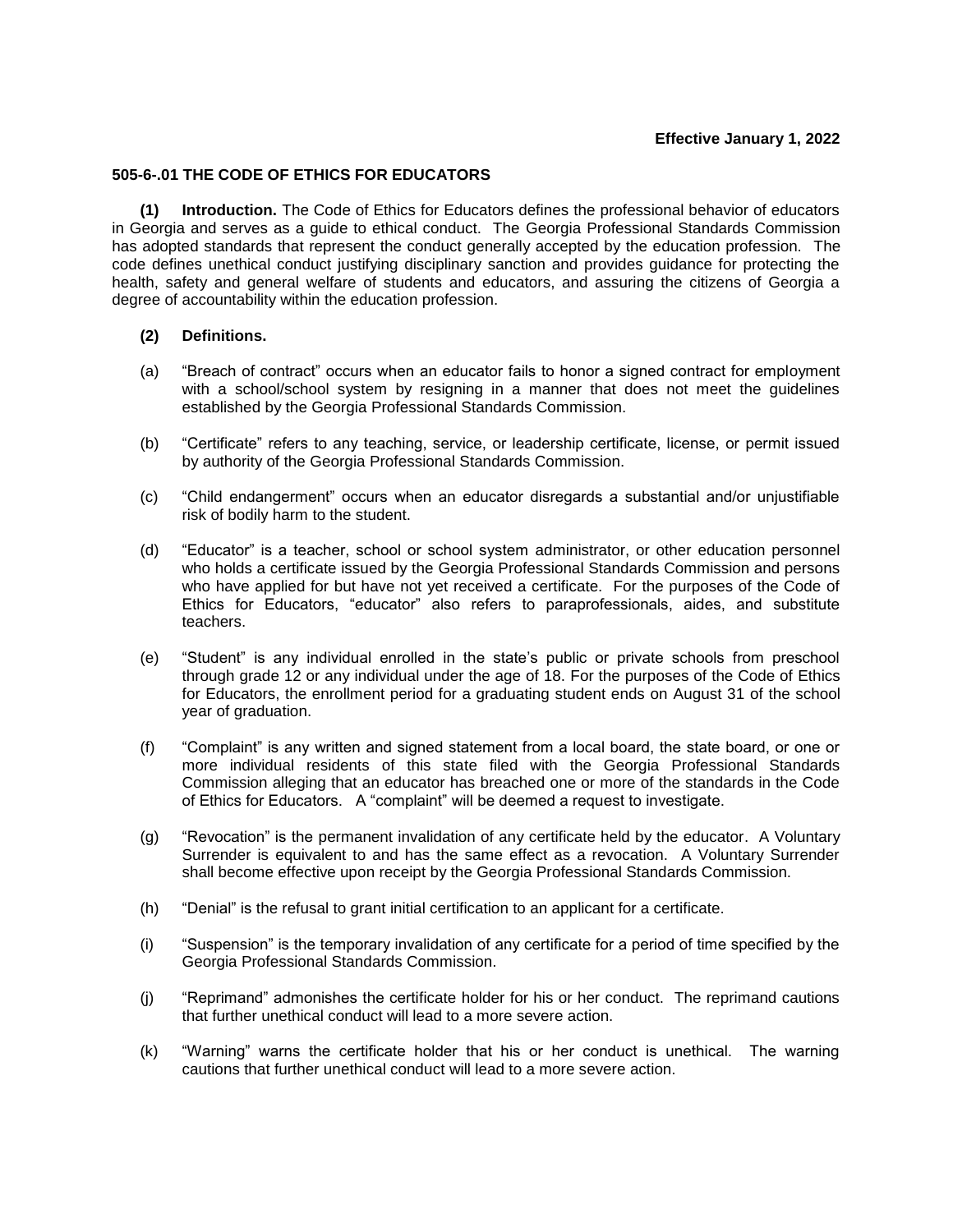- (l) "Monitoring" is the quarterly appraisal of the educator's conduct by the Georgia Professional Standards Commission through contact with the educator and his or her employer. As a condition of monitoring, an educator may be required to submit a criminal background check (GCIC). The Commission specifies the length of the monitoring period.
- (m) "No Probable Cause" is a determination by the Georgia Professional Standards Commission that, after a preliminary investigation, either no further action need be taken or no cause exists to recommend disciplinary action.
- (n) "Inappropriate" is conduct or communication not suitable for an educator to have with a student. It goes beyond the bounds of an educator-student relationship.
- (o) "Physical abuse" is physical interaction resulting in a reported or visible bruise or injury to the student.

#### **(3) Standards.**

- (a) Standard 1: **Legal Compliance** An educator shall abide by federal, state, and local laws and statutes. Unethical conduct includes but is not limited to the commission or conviction of a felony or of any crime involving moral turpitude; of any other criminal offense involving the manufacture, distribution, trafficking, sale, or possession of a controlled substance or marijuana as provided for in Chapter 13 of Title 16; or of any other sexual offense as provided for in Code Section 16-6-1 through 16-6-17, 16-6-20, 16-6-22.2, or 16-12-100; or any other laws applicable to the profession. As used herein, conviction includes a finding or verdict of guilty, or a plea of nolo contendere, regardless of whether an appeal of the conviction has been sought; a situation where first offender treatment without adjudication of guilt pursuant to the charge was granted; and a situation where an adjudication of guilt or sentence was otherwise withheld or not entered on the charge or the charge was otherwise disposed of in a similar manner in any jurisdiction.
- (b) Standard 2: **Conduct with Students** An educator shall always maintain a professional relationship with all students, both in and outside the classroom. Unethical conduct includes but is not limited to:
	- 1. Committing any act of child abuse, including physical and verbal abuse;
	- 2. Committing any act of cruelty to children or any act of child endangerment;
	- 3. Committing any sexual act with a student or soliciting such from a student;
	- 4. Engaging in or permitting harassment of or misconduct toward a student;
	- 5. Soliciting, encouraging, or consummating an inappropriate written, verbal, electronic, or physical relationship with a student;
	- 6. Furnishing tobacco, alcohol, or illegal/unauthorized drugs to any student; or
	- 7. Failing to prevent the use of alcohol or illegal or unauthorized drugs by students under the educator's supervision (including but not limited to at the educator's residence or any other private setting).
- (c) Standard 3: **Alcohol or Drugs** An educator shall refrain from the use of alcohol or illegal or unauthorized drugs during the course of professional practice. Unethical conduct includes but is not limited to: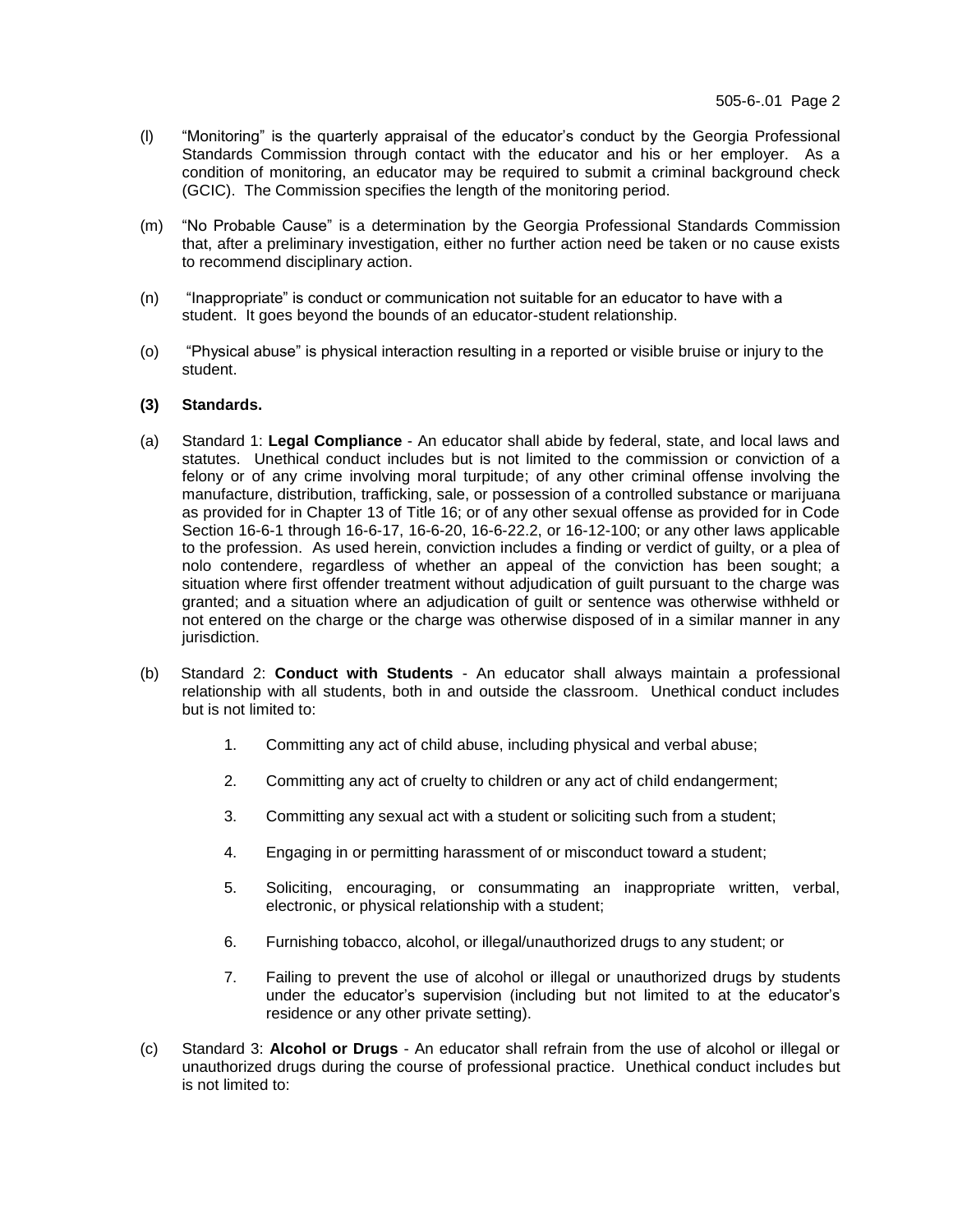- 1. Being on school or Local Unit of Administration (LUA)/school district premises or at a school or a LUA/school district-related activity while under the influence of, possessing, using, or consuming illegal or unauthorized drugs; and
- 2. Being on school or LUA/school district premises or at a school-related activity involving students while under the influence of, possessing, or consuming alcohol. A school-related activity includes, but is not limited to, any activity sponsored by the school or school system (booster clubs, parent-teacher organizations, or any activity designed to enhance the school curriculum i.e. Foreign Language trips, etc).
	- (i) For the purposes of this standard, an educator shall be considered "under the influence" if the educator exhibits one or more of the following indicators, including but not limited to: slurred speech, enlarged pupils, bloodshot eyes, general personality changes, lack of physical coordination, poor motor skills, memory problems, concentration problems, etc.
- (d) Standard 4: **Honesty** An educator shall exemplify honesty and integrity in the course of professional practice. Unethical conduct includes but is not limited to, falsifying, misrepresenting, or omitting:
	- 1. Professional qualifications, criminal history, college or staff development credit and/or degrees, academic award, and employment history;
	- 2. Information submitted to federal, state, local school districts and other governmental agencies;
	- 3. Information regarding the evaluation of students and/or personnel;
	- 4. Reasons for absences or leaves;
	- 5. Information submitted in the course of an official inquiry/investigation; and
	- 6. Information submitted in the course of professional practice.
- (e) Standard 5: **Public Funds and Property** An educator entrusted with public funds and property shall honor that trust with a high level of honesty, accuracy, and responsibility. Unethical conduct includes but is not limited to:
	- 1. Misusing public or school-related funds;
	- 2. Failing to account for funds collected from students or parents;
	- 3. Submitting fraudulent requests or documentation for reimbursement of expenses or for pay (including fraudulent or purchased degrees, documents, or coursework);
	- 4. Co-mingling public or school-related funds with personal funds or checking accounts; and
	- 5. Using school or school district property without the approval of the local board of education/governing board or authorized designee.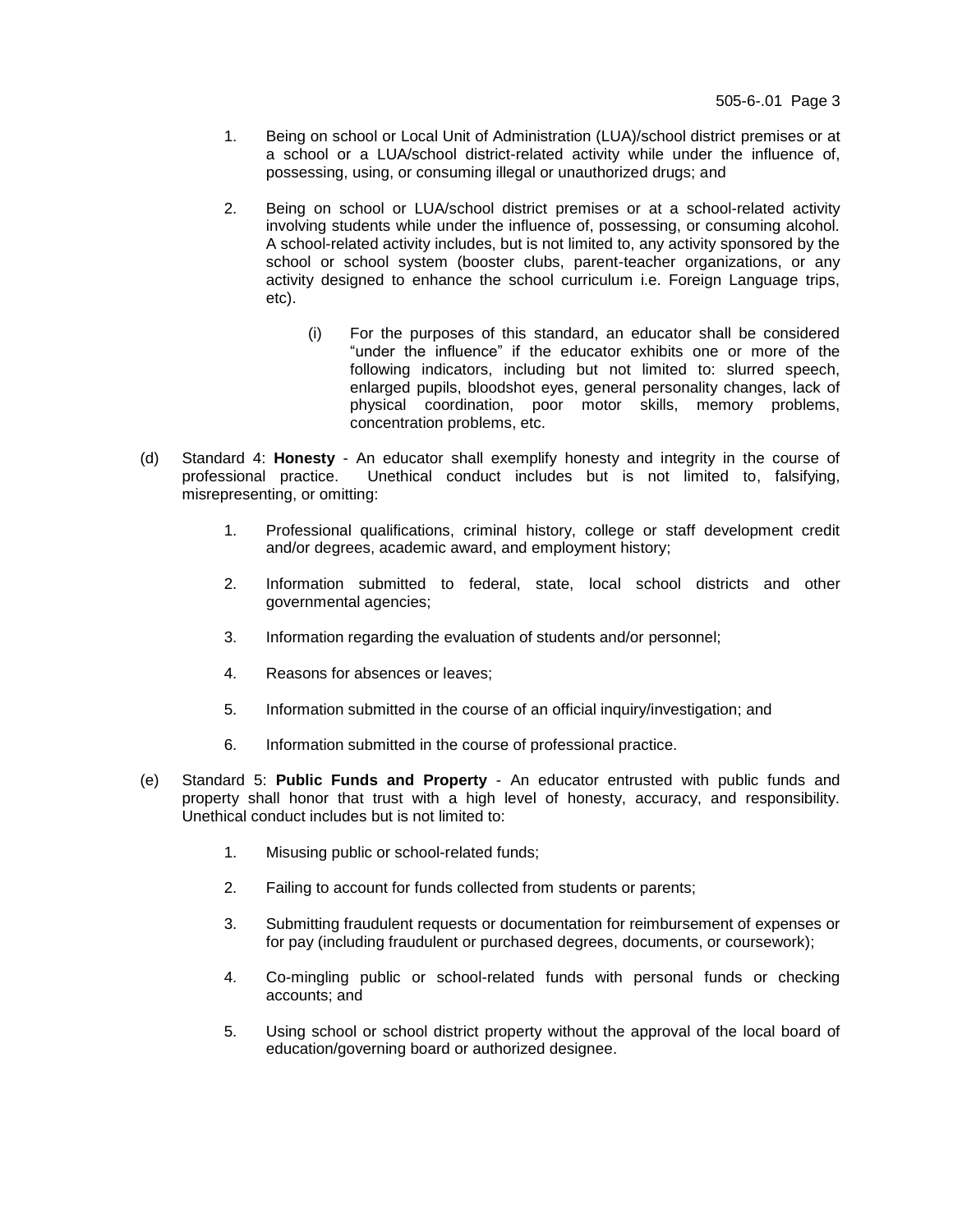- (f) Standard 6: **Remunerative Conduct** An educator shall maintain integrity with students, colleagues, parents, patrons, or businesses when accepting gifts, gratuities, favors, and additional compensation. Unethical conduct includes but is not limited to:
	- 1. Soliciting students or parents of students, or school or LUA/school district personnel, to purchase equipment, supplies, or services from the educator or to participate in activities that financially benefit the educator unless approved by the local board of education/governing board or authorized designee;
	- 2. Accepting gifts from vendors or potential vendors for personal use or gain where there may be the appearance of a conflict of interest;
	- 3. Tutoring students assigned to the educator for remuneration unless approved by the local board of education/governing board or authorized designee; and
	- 4. Coaching, instructing, promoting athletic camps, summer leagues, etc. that involves students in an educator's school system and from whom the educator receives remuneration unless approved by the local board of education/governing board or authorized designee. These types of activities must be in compliance with all rules and regulations of the Georgia High School Association.
- (g) Standard 7: **Confidential Information** An educator shall comply with state and federal laws and state school board policies relating to the confidentiality of student and personnel records, standardized test material and other information. Unethical conduct includes but is not limited to:
	- 1. Sharing of confidential information concerning student academic and disciplinary records, health and medical information, family status and/or income, and assessment/testing results unless disclosure is required or permitted by law;
	- 2. Sharing of confidential information restricted by state or federal law;
	- 3. Violation of confidentiality agreements related to standardized testing including copying or teaching identified test items, publishing or distributing test items or answers, discussing test items, violating local school system or state directions for the use of tests or test items, etc.; and
	- 4. Violation of other confidentiality agreements required by state or local policy.
- (h) Standard 8: **Required Reports** An educator shall file with the Georgia Professional Standards Commission reports of a breach of one or more of the standards in the Code of Ethics for Educators, child abuse (O.C.G.A. §19-7-5), or any other required report. Unethical conduct includes but is not limited to:
	- 1. Failure to report to the Georgia Professional Standards Commission all requested information on documents required by the Commission when applying for or renewing any certificate with the Commission;
	- 2. Failure to make a required report of a an alleged or proven violation of one or more standards of the Code of Ethics for educators of which they have personal knowledge as soon as possible but no later than ninety (90) days from the date the educator became aware of an alleged breach unless the law or local procedures require reporting sooner; and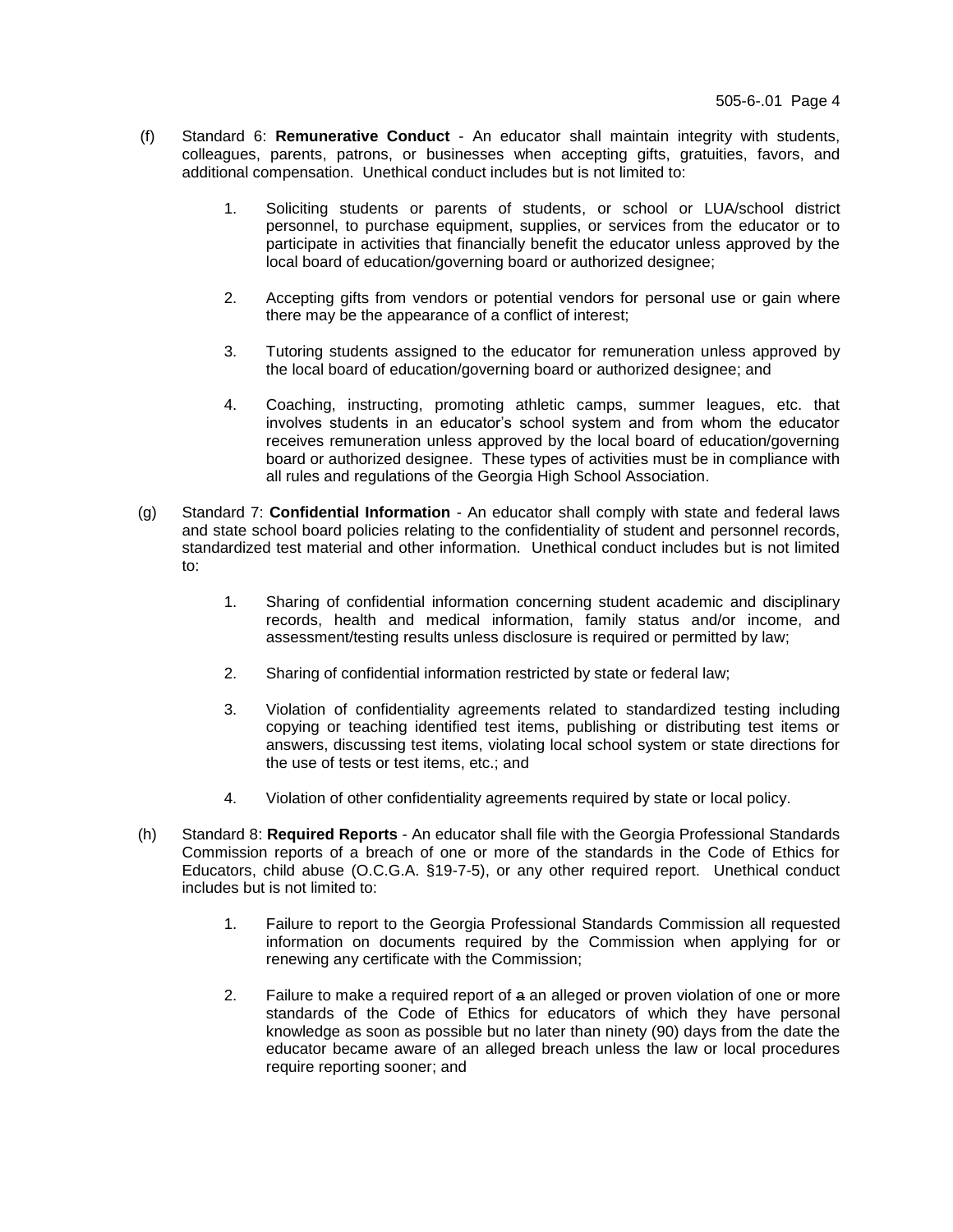- 3. Failure to make a required report of any alleged or proven violation of state or federal law as soon as possible but no later than ninety (90) days from the date the educator became aware of an alleged breach unless the law or local procedures require reporting sooner. These reports include but are not limited to: murder, voluntary manslaughter, aggravated assault, aggravated battery, kidnapping, any sexual offense, any sexual exploitation of a minor, any offense involving a controlled substance and any abuse of a child if an educator has reasonable cause to believe that a child has been abused.
- (i) Standard 9: **Professional Conduct** An educator shall demonstrate conduct that follows generally recognized professional standards and preserves the dignity and integrity of the education profession. Unethical conduct includes but is not limited to a resignation that would equate to a breach of contract; any conduct that impairs and/or diminishes the certificate holder's ability to function professionally in his or her employment position; or behavior or conduct that is detrimental to the health, welfare, discipline, or morals of students; or failure to supervise a student(s).
- (j) Standard 10: **Testing** An educator shall administer state-mandated assessments fairly and ethically. Unethical conduct includes but is not limited to:
	- 1. Committing any act that breaches Test Security; and
	- 2. Compromising the integrity of the assessment.

## **(4) Reporting.**

- (a) Educators are required to report a breach of one or more of the Standards in the Code of Ethics for Educators as soon as possible but no later than ninety (90) days from the date the educator became aware of an alleged breach unless the law or local procedures require reporting sooner. Educators should be aware of legal requirements and local policies and procedures for reporting unethical conduct. Complaints filed with the Georgia Professional Standards Commission must be in writing and must be signed by the complainant (parent, educator, or other LUA/school district employee, etc.).
- (b) The Commission notifies local and state officials of all disciplinary actions. In addition, suspensions and revocations are reported to national officials, including the NASDTEC Clearinghouse.

### **(5) Disciplinary Action.**

- (a) The Georgia Professional Standards Commission is authorized to suspend, revoke, or deny certificates, to issue a reprimand or warning, or to monitor the educator's conduct and performance after an investigation is held and notice and opportunity for a hearing are provided to the certificate holder. Any of the following grounds shall be considered cause for disciplinary action against the educator:
	- 1. Unethical conduct as outlined in The Code of Ethics for Educators, Standards 1-10 (GaPSC Rule [505-6-.01\)](https://www.gapsc.com/Rules/Current/Ethics/505-6-.01.pdf);
	- 2. Disciplinary action against a certificate on grounds consistent with those specified in the Code of Ethics for Educators, Standards 1-10 (GaPSC Rule [505-6-.01\)](https://www.gapsc.com/Rules/Current/Ethics/505-6-.01.pdf);
	- 3. Order from a court of competent jurisdiction or a request from the Department of Human Resources that the certificate should be suspended or the application for